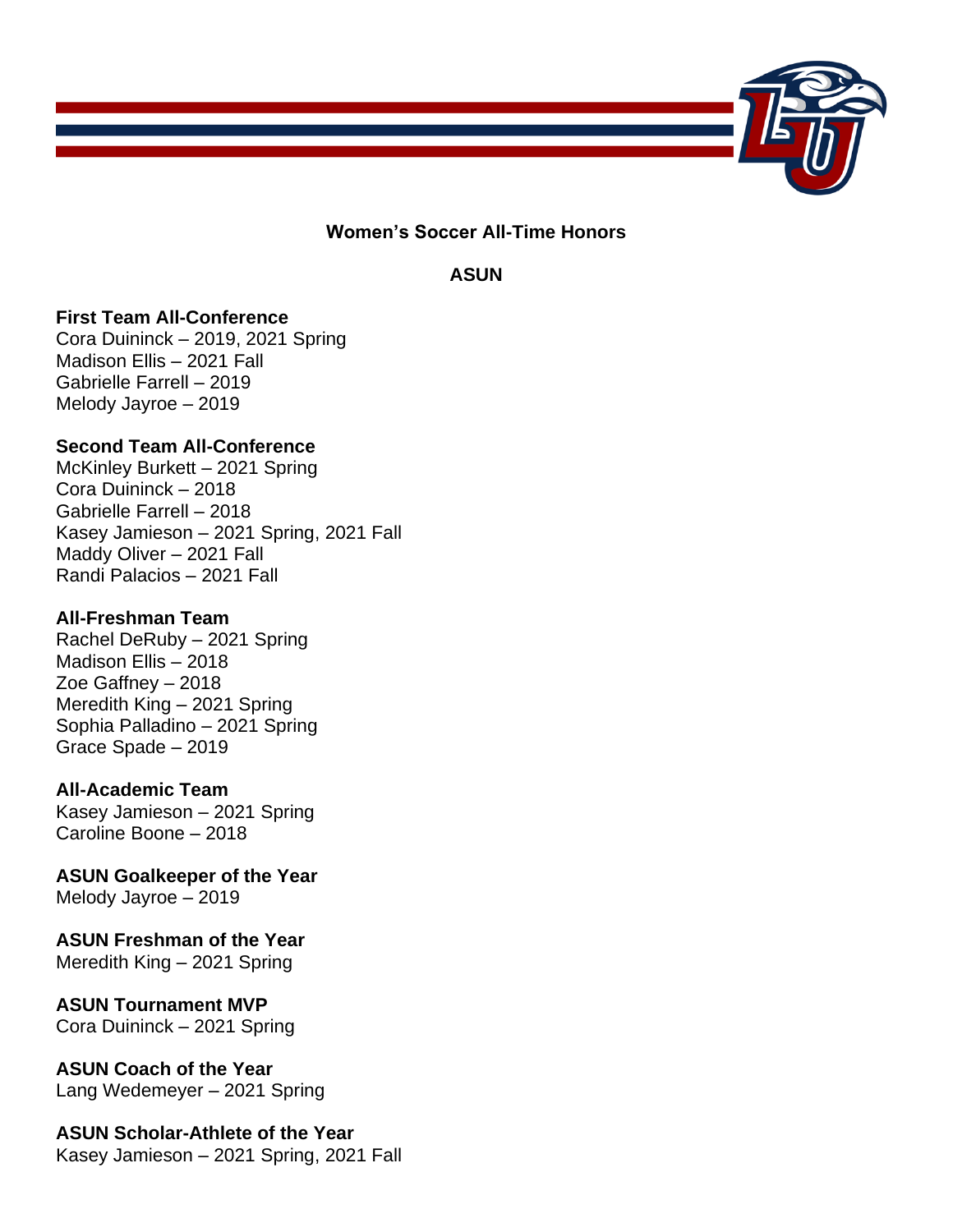## **ASUN Winner For Life**

Cora Duininck – 2018

### **Big South**

#### **First Team All-Conference**

Shannon Hutchison – 1997 Jerri Lucido – 1997 Christina Popoff – 1998 Nancy Davis – 1998-99-2000-01 Breanna Jacinto – 1999-2000 Jenny Davis – 2000-03 Katie Woodrow – 2001-02 Sarah Gantner – 2002 Rachel Bendzlowicz – 2003 Mandee (Judd) Wheelock – 2003-05-06 Megan Fatkin – 2004 Lauren Zealand – 2004 Tanya Payne – 2005 Suzanne Edwards – 2006 Amy Oberlin – 2006-07-08 Brittany Tyson - 2007 Silvia Betancourt – 2009 Karen Blocker – 2009 Maria Owen – 2009 Lauren Stell – 2012 Brittany Aanderud – 2013 Casey Norris – 2013 Brittany Aanderud – 2014 Maddie Boone – 2014 Holly Van Noord – 2014, 2016 Jennifer Knoebel – 2015 Isabella Habuda – 2016, 2017 Gabrielle Farrell – 2016 Cora Duininck – 2017

### **Second Team All-Conference**

Summer Able – 1994 Shannon Hutchison – 1995 Kara Crosby – 1996 Jerri Lucido – 1996 Lisa Duer – 1997 Makaela Gibson – 1997 Christy Reccord – 1997 Cheryl (Williams) Jones – 1997-2000 Felicia Jennings – 1998-2001 Cheryl Williams – 1998 Lauren Coffey – 1999 Sarah Gantner – 2000 Emily Shubin – 2001 Megan Fatkin – 2002-03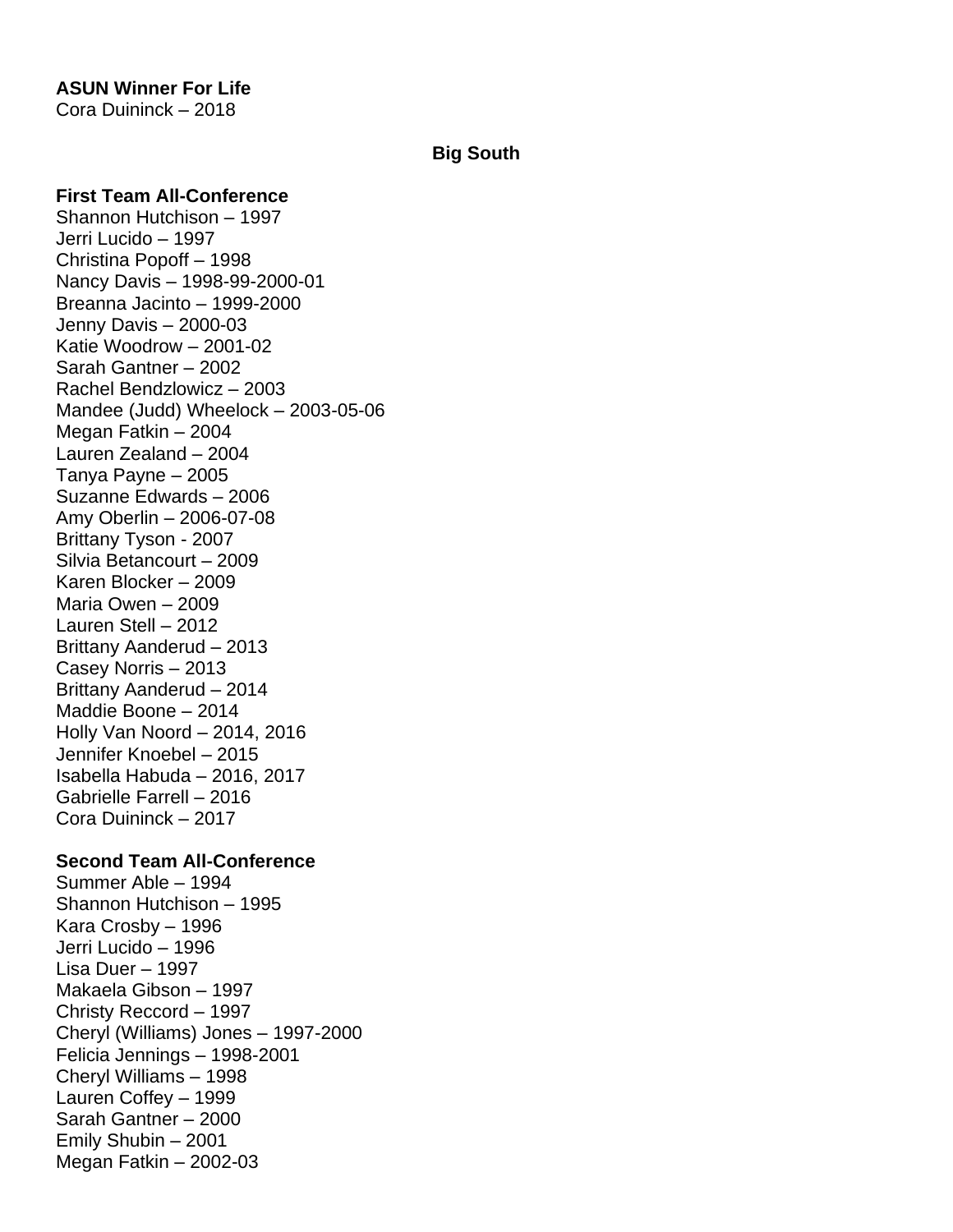Emily Shubin – 2002 Kimberly Hawkins – 2003 Rachel Bendzlowicz – 2004 Amy Oberlin – 2005 Ashley Braam – 2006 Silvia Betancourt – 2008 Elia Lake – 2009 Ariana Espinoza – 2010 Aimee Luurtsema – 2010 Madison Short – 2010 Silvia Betancourt – 2011 Lauren Stell – 2011 Karen Blocker – 2012 Maddie Boone – 2013 Holly Van Noord – 2013 Alanna Dunkle – 2014 Rebekah Page – 2014 Rebekah Page – 2015 Holly Van Noord – 2015 Jennifer Knoebel – 2016 Gabrielle Farrell – 2017 Sami Santos – 2016, 2017

#### **All-Conference Honorable Mention**

Ashleigh Hill – 2017

### **All-Tournament Team**

Nancy Davis – 1998-99-2000 Breanna Jacinto – 1999-2000 Kim Althouse – 1999 Sarah Gantner – 2000-01 Jenny Davis – 2000-01-02 Natalie Mayer – 2001 Lauren Zealand – 2001 Emily Shubin – 2002 Rachel Bendzlowicz – 2003 Kimberly Hawkins – 2004 Rachel Bendzlowicz – 2005 Brittney Bench – 2005 Rachel Hetrick – 2005 Amy Obelrin – 2005 Paige Cheek – 2006 Kristin Faxon – 2006 Mallory Neff – 2006 Ally Erving – 2007 Ashley Nyholt – 2009 Madison Short – 2010 Maggie Woody – 2010 Kelly Henion – 2011 Helen Pereira – 2011 Brittany Aanderud – 2013 Alanna Dunkle – 2013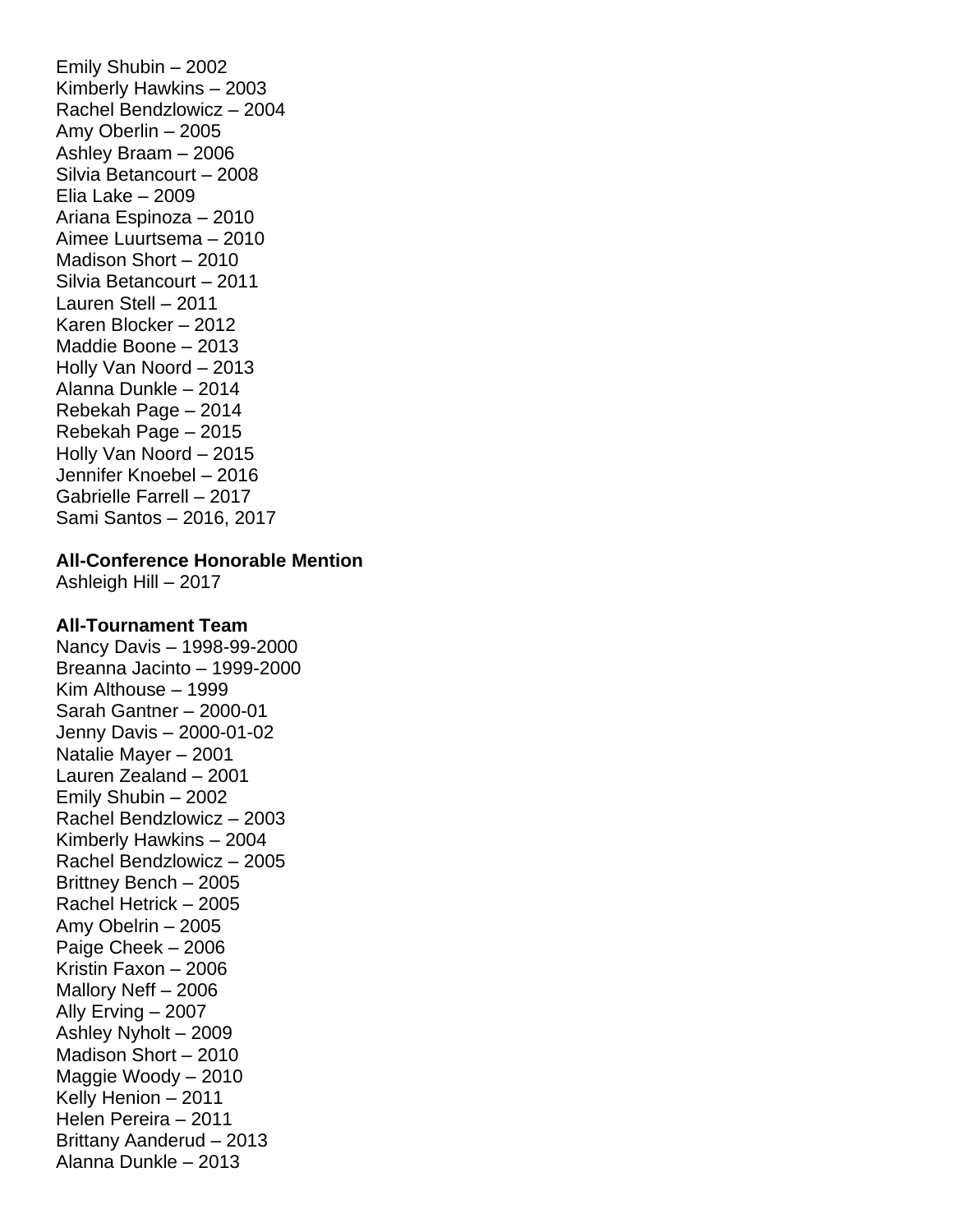Casey Norris – 2013 Geena Swentik – 2013 Brittany Aanderud – 2014 Madison Kauzlarich – 2014 Crystal Elmers – 2014 Alex Mack – 2015 Brittany Aanderud – 2015 Jennifer Knoebel – 2015, 2016 Holly Van Noord – 2015, 2016 Gabrielle Farrell – 2016 Jordan Kestel – 2016 Sarah Erickson – 2017 Abigail Persson – 2017 **All-Academic Team** Lisa Deur – 1996 Jerri Lucido – 1997 Julie Reinwald – 1998 Jen Hodges – 1999 Cheryl Jones – 2000 Nancy Davis – 2001 Jenny Davis – 2002 Jenny Davis – 2003 Lauren (Coffey) Zealand – 2004 Sonia Rodriguez – 2005 Mandee Wheelock – 2006 Amy Oberlin – 2007-08 Rachel Wisehart – 2009 Aimee Luurtsema – 2010 Karen Blocker – 2011 Karen Blocker – 2012 Maddie Boone – 2013 Helena Pereira – 2014 Jennifer Knoebel – 2015 Holly Van Noord – 2016 Sami Santos – 2017

#### **All-Freshman Team**

Heather Bowling – 2005 Maggie Woody – 2006 Maria Owen – 2007 Silvia Betancourt – 2008 Ariana Espinoza – 2009 Madison Short – 2009 Casey Norris – 2010 Maggie Boone – 2011 Jaime Bouffard – 2012 Brittany Aanderud – 2012 Julia Delgatti – 2013 Holly Van Noord – 2013 Jennifer Knoebel – 2014 Jordan Kestel – 2014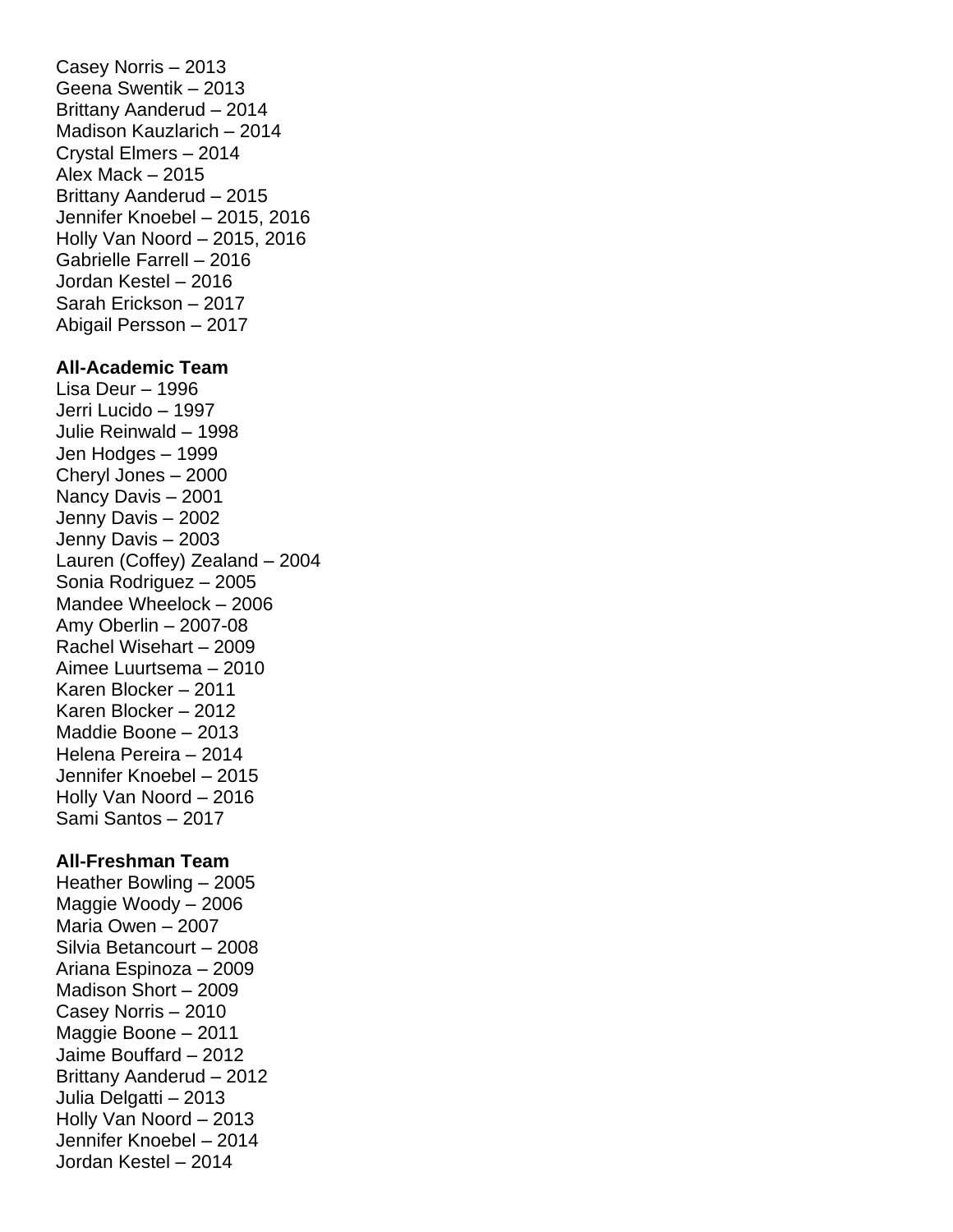Devon Jones – 2015 Aly Hill  $-2015$ Gabrielle Farrell – 2016 Sierra Lam – 2016 Cora Duininck – 2017 Melody Jayroe – 2017

#### **Big South Tournament MVP**

Nancy Davis – 2000 Jenny Davis – 2001 Rachel Bendzlowicz – 2005 Brittany Aanderud – 2013 Alex Mack – 2015 Jennifer Knoebel – 2016

#### **Scholar Athlete of the Year**

Jen Hodges – 1999 Nancy Davis – 2001 Mandee Wheelock – 2006 (Co-Scholar)

**Defensive Player of the Year** Holly Van Noord – 2014 Holly Van Noord – 2016

#### **Player of the Year**

Shannon Hutchison – 1997 (Co-Player) Christina Popoff – 1998

### **Rookie of the Year**

Summer Able – 1994 (Co-Rookie) Gabrielle Farrell – 2016

## **Coach of the Year**

James Price – 1999 Jessica Hain – 2009

#### **VaSID All-State**

#### **First Team**

Christina Popoff – 1998 Nancy Davis – 1999 Jenny Davis – 2000 Breanna Jacinto – 2000 Rachel Benzlowicz – 2005 Tanya Payne – 2005 Suzanne Edwards – 2006 Aimee Luurtsema – 2010 Brittany Aanderud – 2013 Holly Van Noord – 2013 Brittany Aanderud – 2014 Gabrielle Farrell – 2016 Isabella Habuda – 2016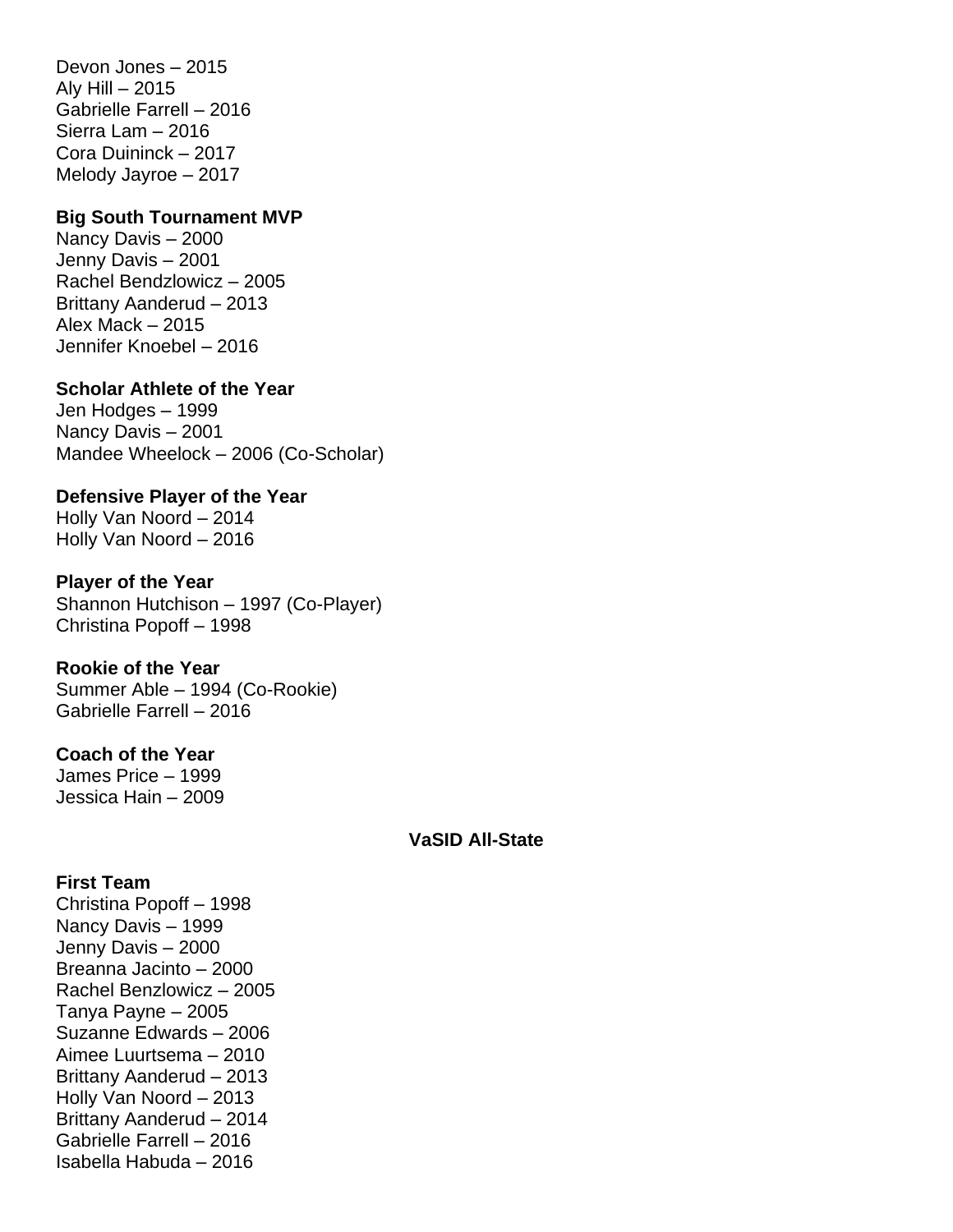### **Second Team**

Lauren Coffey – 1999 Nancy Davis - 2000 Jenny Davis – 2002-03 Cora Duininck – 2021 Spring Megan Fatkin – 2004 Amy Oberlin – 2006-07-08 Silvia Betancourt – 2009 Maria Owen – 2009 Karen Blocker – 2012 Lauren Stell – 2012 Casey Norris – 2013 Holly Van Noord – 2014, 2016 Maddie Boone – 2014 Jennifer Knoebel – 2015 Cora Duininck – 2017 Isabella Habuda – 2017

### **All-Academic**

Mandee Wheelock – 2007

### **Rookie of the Year**

Holly Van Noord – 2013 Gabrielle Farrell – 2016

## **Coach of the Year**

Nate Norman – 2016

### **United Soccer Coaches All-Region**

### **Faith-Based Coach of the Year**

Lang Wedemeyer – 2021 Fall

## **Second Team**

Brittany Aanderud – 2013 Brittany Aanderud – 2014 Holly Van Noord – 2014, 2016 Brittany Aanderud – 2015 Isabella Habuda – 2016

### **Third Team**

Nancy Davis – 2000 Jenny Davis – 2000 Cora Duininck – 2021 Spring Gabrielle Farrell – 2019 Melody Jayroe – 2019 Holly Van Noord – 2013 Holly Van Noord – 2015